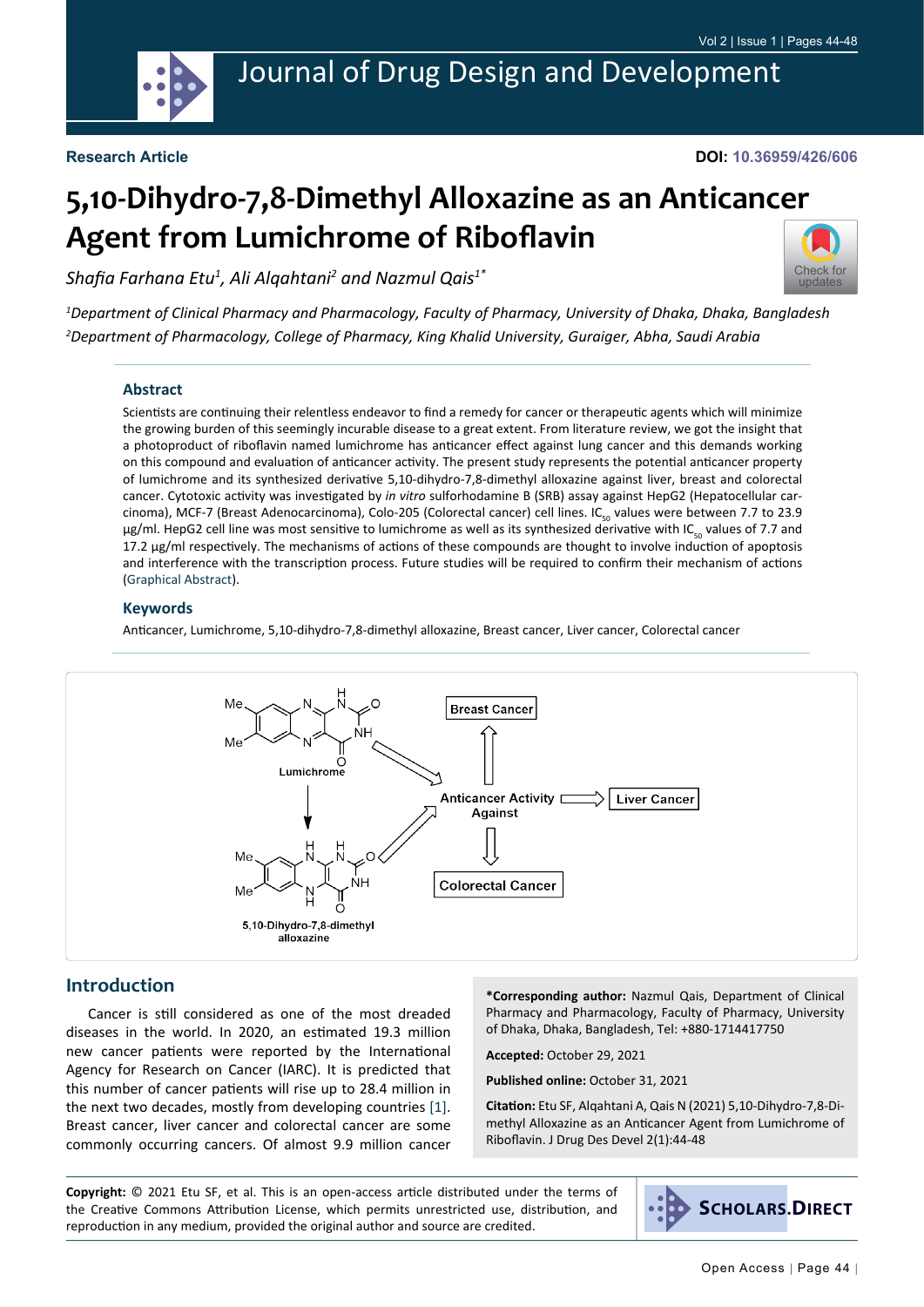<span id="page-1-0"></span>

<span id="page-1-1"></span>Table 1: IC<sub>50</sub> values of test compounds determined against HepG2, MCF-7 and Colo-205 cancer cell lines.

| <b>Test Compounds</b>                          | Cancer cell lines (IC <sub>50</sub> $\mu$ g/ml) |       |                 |
|------------------------------------------------|-------------------------------------------------|-------|-----------------|
|                                                | HepG2                                           | MCF-7 | <b>Colo-205</b> |
| Lumichrome                                     | 7.7                                             | 15.3  | 17.6            |
| 5,10-dihydro-7,8-dimethyl $17.2$<br>alloxazine |                                                 | 23.9  | 19.7            |
| Doxorubicin (Control)                          | 3.4                                             | 0.2   | 0.003           |

deaths, lung cancer was the leading cause of demise followed by colorectal and liver cancer [[1\]](#page-3-0). But the number of females diagnosed with breast cancer (2.3 million) has exceeded the number of lung cancer patients, unprecedentedly [[2\]](#page-3-2). This increased mortality, growing resistance of cancer cells to anticancer drugs and intolerable side effects of most of the agents have always compelled the scientists to give attention and relentless endeavor to find new chemotherapeutic agents with better safety and efficacy.

Lumichrome 1(7,8-dimethyl alloxazine) [\(Figure 1](#page-1-0)), one of the major derivatives of riboflavin, is produced by irradiation of riboflavin in neutral or weakly acidic solutions [[3\]](#page-3-3). The structure of lumichrome is thought provoking as 5,10-dihydro-7,8-dimethyl alloxazine **2** [\(Figure 1](#page-1-0)) can be designed from it. The lumichrome **1**, on reduction with sodium borohydride in THF gives the compound **2** [\[4](#page-3-1)]. The structure of 5,10-dihydro-7,8-dimethyl alloxazine **2** seems to be interesting. The ring at the right side of its structure is exactly similar to uracil, the pyrimidine base present in RNA ([Figure 1](#page-1-0)). Due to this similarity, the Molecular docking study suggested that 5,10-dihydro-7,8-dimethyl alloxazine **2** might be incorporated in place of uracil in RNA during transcription forming non-functional analog of RNA which, in turn, might cause the inhibition of protein synthesis and eventually cell growth [\[5](#page-3-4)].

Lumichrome **1** is also reported for its effect against lung cancer [\[6\]](#page-4-3). To compare the anticancer activity of 5,10-dihydro-7,8-dimethyl alloxazine **2** with that of lumichrome **1**, its anticancer activity was also investigated further. In this article both the compounds' activities against three different cancer cell lines: HepG2 (Hepatocellular carcinoma), MCF-7 (Breast Adenocarcinoma), Colo-205 (Colorectal cancer) are reported.

# **Materials and Methods**

#### **Chemistry**

Lumichrome was purchased from a commercial source named Sigma Aldrich. The compound, 5,10-dihydro-7,8-dimethyl alloxazine **2** [\(Figure 1\)](#page-1-0) was prepared from lumichrome (**1**) by its reduction with sodium borohydride in THF [\[4](#page-3-1)]. Doxorubicin for cytotoxicity test, was purchased from Beacon Pharmaceuticals Ltd., Dhaka, Bangladesh.

#### **Cell culture**

There are HepG2 (Hepatocellular carcinoma), MCF-7 (Breast Adenocarcinoma), and Colo-205 (Colorectal cancer) cell lines in Nawah Scientific Inc., (Mokattam, Cairo, Egypt). Culture cells were preserved there in RPMI media supplemented with 100 mg/mL of streptomycin, 100 units/ mL of penicillin and 10% of heat-inactivated fetal bovine serum in humidified, 5% (v/v) CO<sub>2</sub> atmosphere at 37 °C.

# **Cytotoxicity test**

The sulforhodamine B (SRB) assay is now more commonly used than the formazan-based assays because of its more simplicity, sensitivity and resolution [[7](#page-4-0),[8](#page-4-1)]. The assay is based on the interaction of the anionic pink aminoxanthine dye sulforhodamine B (SRB) with basic amino acids of the viable cells. The amount of dye taken up depends on the number of cells and more intense color as well as greater absorbance is produced when the cells are lysed after fixation [\[9](#page-4-2)]. Therefore cytotoxic effects of the test compounds on HepG2 (Hepatocellular carcinoma), MCF-7 (Breast Adenocarcinoma), Colo-205 (Colorectal cancer) cell lines were determined using the SRB assay.

- 1. 100 μL cell suspension (5  $\times$  10^3 cells) of each type of culture (HepG2, MCF-7, Colo-205) was taken in 96-well plates and incubated for 24 h in complete media.
- 2. Another aliquot of 100 μL media containing the test compound at various concentrations ranging from 0.01 μg/ml to 100 μg/ml were added in cells.
- 3. Fixation of cells was carried out by changing media with 150 μL of 10% TCA solution after 72h of exposure of the test compound and incubated for 1 h at 4 °C.
- 4. Cells were then washed 5 times with distilled water to remove TCA solution and incubated for 10 min. in a dark place by adding 70 μL SRB solution (0.4% w/v) at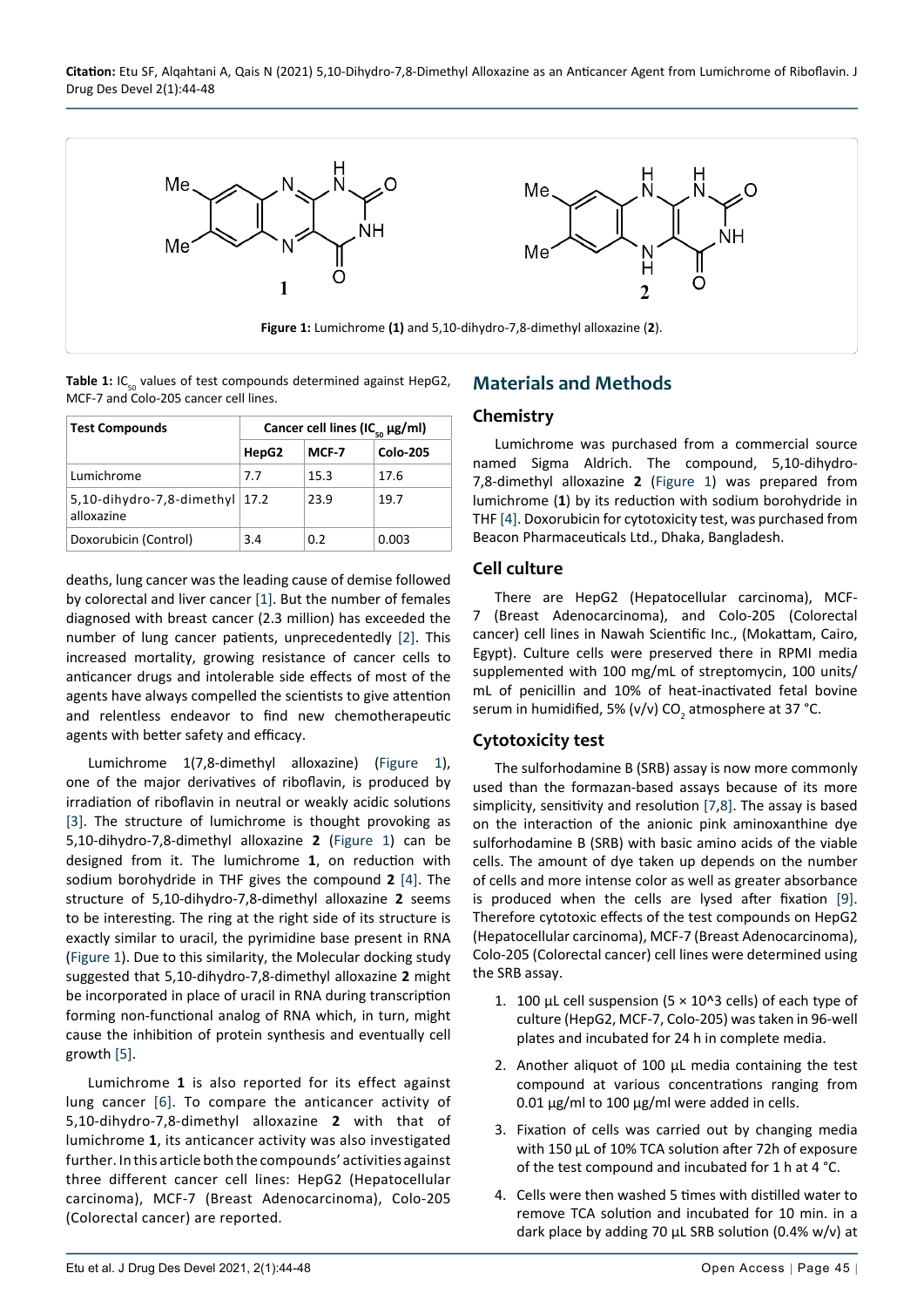<span id="page-2-0"></span>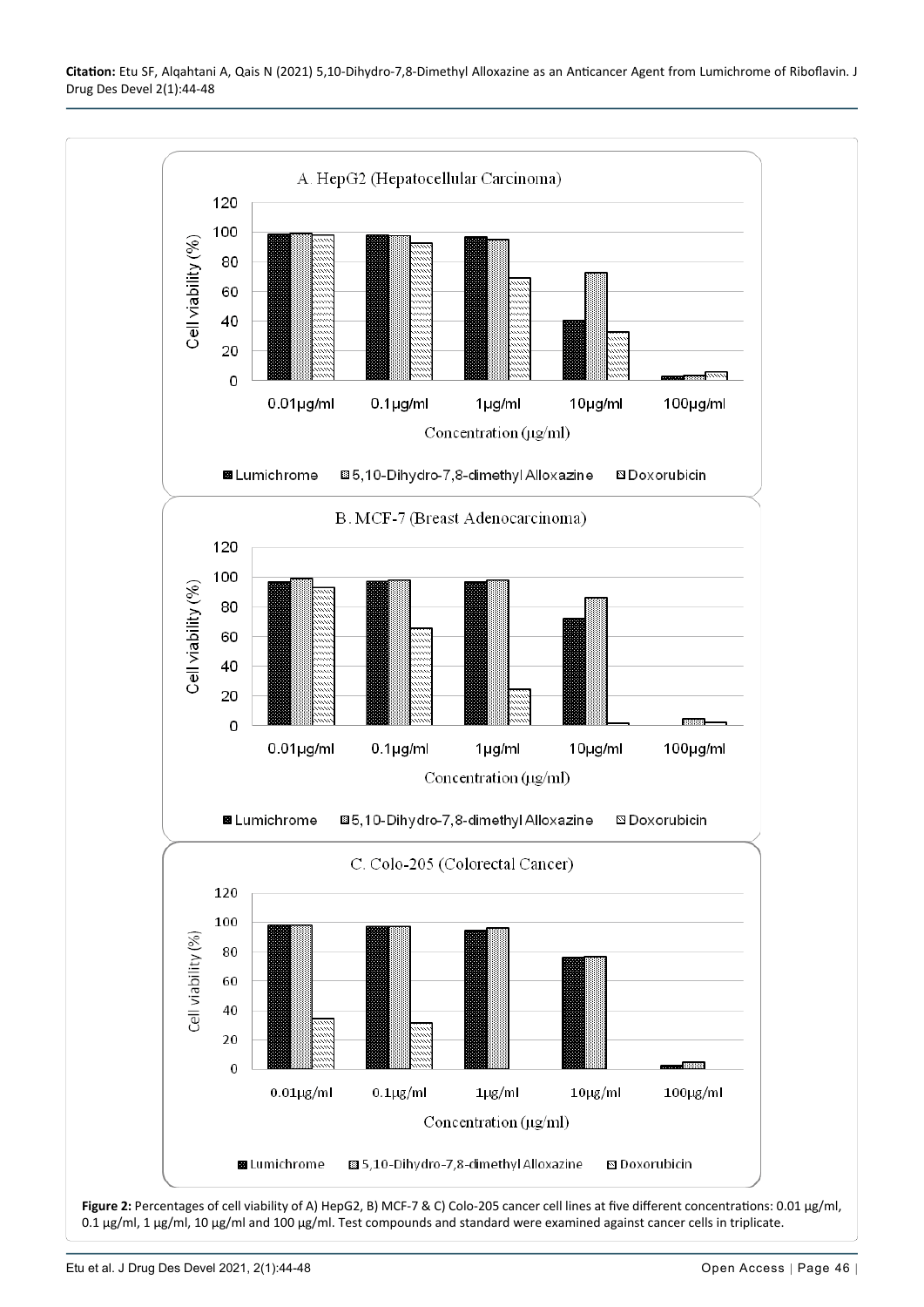room temperature.

- 5. Plates were set to air-dry overnight after 3 times washing with 1% acetic acid and finally, protein-bound SRB stain was dissolved by adding 150 μL of TRIS (10 mM).
- 6. BMG LABTECH® FLUOstar Omega microplate reader (Ortenberg, Germany) was utilized to measure the absorbance at 540 nm.

All experiments were carried out in triplicate independently. Data were presented as mean± SEM. Sigma Plot software, version 12.0 (System Software, San Jose, CA, USA) for statistical analysis and an E-max model equation were used to determine  $IC_{50}$  values from concentrationresponse curves:

$$
\% Cell viability = (100 - F) \times \left(1 - \frac{[D^m]}{K_d^m + [D^m]}\right) + F
$$

Where "D" is the concentration of test compound used, "F" is the residual unaffected fraction (the resistance fraction), "Kd" is the concentration of the test compound that causes a 50% reduction of the maximum inhibition rate and "m" is a Hill-type coefficient.  $IC_{50}$  was defined as the concentration of compound required to reduce absorbance to 50% of that of the control [[10\]](#page-4-4).

#### **Results and Discussion**

Through the SRB Assay, cytotoxic effects of the test compounds against HepG2, MCF-7, Colo-205 cancer cell lines were determined while taking doxorubicin as a standard. It is clear that both lumichrome and 5,10-dihydro-7,8-dimethyl alloxazine have cytotoxic effects against all three cell lines. At 100 μg/ml, test compounds significantly reduced the percentages of the cell viability, accounting for less than 6% at every cell line. Compared to MCF-7 and Colo-205 cell lines, the viability of HepG2 cell lines decreased gradually with the increase of concentration of lumichrome and 5,10-dihydro-7,8-dimethyl alloxazine ([Figure 2A](#page-2-0)). However lumichrome had better cytotoxic profile than 5,10-dihydro-7,8-dimethyl alloxazine and lowered the viability of HepG2, MCF-7 and Colo-205 cell lines more in accordance with the rise of concentration ([Figure 2B](#page-2-0) and [Figure 2C\)](#page-2-0).

The cell inhibition (IC $_{50}$ ) results are shown in [Table 1](#page-1-1). IC $_{50}$ values determined from cytotoxic profile of lumichrome against HepG2, MCF-7, Colo-205 cancer cell lines were 7.7 μg/ml, 15.3 μg/ml, 17.6 μg/ml and it was 17.2 μg/ml, 23.9 μg/ml and 19.7 μg/ml in case of 5,10-dihydro-7,8 dimethyl alloxazine respectively. Although  $IC_{50}$  values of test compounds against HepG2 cell lines were close to the value of standard doxorubicin but against MCF-7 and Colo-205 values were more than 100 times higher than standard.

From the cytotoxic property profile [\(Figure 2](#page-2-0)) of lumichrome and 5,10-dihydro-7,8-dimethyl alloxazine against HepG2, MCF-7, Colo-205 cancer cell lines it was observed that at highest concentration the cytotoxic effects of both lumichrome and 5,10-dihydro-7,8-dimethyl alloxazine were comparable to doxorubicin. After 10 μg/ml, the inhibitory

effect of lumichrome against all three cancer cell lines rapidly increased [\(Figure 2\)](#page-2-0). The most potent cytotoxic activity was expressed by lumichrome against liver cancer (HepG2 cell line) with the IC<sub>50</sub> value of 7.7  $\mu$ g/ml compared to standard  $(IC_{50} = 3.4 \text{ µg/ml})$ . On the other hand, 5,10-dihydro-7,8dimethyl alloxazine also had its most cytotoxic activity against liver cancer with the IC<sub>50</sub> value of 17.2  $\mu$ g/ml. Therefore, as expected 5,10-dihydro-7,8-dimethyl alloxazine possessed anticancer potential but lower than its precursor lumichrome. It has already been speculated that lumichrome provides its cytotoxic effect against lung cancer through induction of apoptosis by activation of tumor suppressor p53 protein as well as attenuation of cancer stem cells properties by suppression of protein kinase B (AKT) function and β-catenin level [\[6](#page-4-3)]. On the other hand, 5,10-dihydro-7,8-dimethyl alloxazine (**2**) may give its anticancer effect through formation of a non-functional analog of RNA during transcriptionand targeting multiple oncogenic proteins [[5\]](#page-3-4). Further wet lab testing is required to understand their mechanism of actions.

#### **Conclusion**

Novel treatments are needed to improve survival in cancer patients as the burden of cancer worldwide is no way declining. Although most promising result was given by lumichrome against hepatocellular carcinoma, this study also provides evidence that both the compounds lumichrome and 5,10-dihydro-7,8-dimethyl alloxazine have significant cytotoxic effects against three major cancers: breast, liver and colorectal. So, further research on lumichrome and 5,10-dihydro-7,8-dimethyl alloxazine, for example, synthesis of more analogs and investigation of their anticancer activity might be undertaken to obtain doxorubicin-like more potent anticancer compounds.

# **Conflict of Interest**

The author(s) declare that this article has no any type of conflict of interest.

# **Acknowledgement**

The anticancer activity tests were performed in Nawah Scientific Inc., Mokattam, Cairo, Egypt.

#### **References**

- <span id="page-3-0"></span>1. [Sung H, Ferlay J, Siegel RL, et al. \(2021\) Global cancer statistics](https://pubmed.ncbi.nlm.nih.gov/33538338/)  [2020: GLOBOCAN estimates of incidence and mortality](https://pubmed.ncbi.nlm.nih.gov/33538338/)  [worldwide for 36 cancers in 185 countries, CA: A Cancer J Clin](https://pubmed.ncbi.nlm.nih.gov/33538338/)  [71: 209-249.](https://pubmed.ncbi.nlm.nih.gov/33538338/)
- <span id="page-3-2"></span>2. [GLOBOCAN \(2020\) New Global Cancer Data.](https://www.uicc.org/news/globocan-2020-new-global-cancer-data)
- <span id="page-3-3"></span>3. Kino K, Kobayashi T, Arima E, et al. (2009) Photoirradiation products of flavin derivatives, and the effects of photooxidation on guanine. Bioorg Med Chem Lett 19: 2070-2074.
- <span id="page-3-1"></span>4. [Qais N, Etu SF \(2020\) Antioxidant activity of lumichrome and](https://www.semanticscholar.org/paper/Antioxidant-Activity-of-Lumichrome-and-Its-Reduced-andShafiaFarhanaEtu/b8fbe0e95b66e6d7c64a8d830284d033a1632f4d)  [its reduced form, 5,10-dihydro- 7,8-dimethyl Alloxazine. IOSR J](https://www.semanticscholar.org/paper/Antioxidant-Activity-of-Lumichrome-and-Its-Reduced-andShafiaFarhanaEtu/b8fbe0e95b66e6d7c64a8d830284d033a1632f4d)  [Pharm Biol Sci 15: 50-53.](https://www.semanticscholar.org/paper/Antioxidant-Activity-of-Lumichrome-and-Its-Reduced-andShafiaFarhanaEtu/b8fbe0e95b66e6d7c64a8d830284d033a1632f4d)
- <span id="page-3-4"></span>5. [Etu SF, Hossain MA, Rouf ASS, et al. \(2021\) Molecular docking](https://content.iospress.com/articles/main-group-chemistry/mgc210025)  [and anticancer activitydetermination of 5,10-dihydro-7,8](https://content.iospress.com/articles/main-group-chemistry/mgc210025) [dimethyl alloxazine derived from lumichrome of riboflavin. Main](https://content.iospress.com/articles/main-group-chemistry/mgc210025)  [Group Chem 20: 81-88.](https://content.iospress.com/articles/main-group-chemistry/mgc210025)